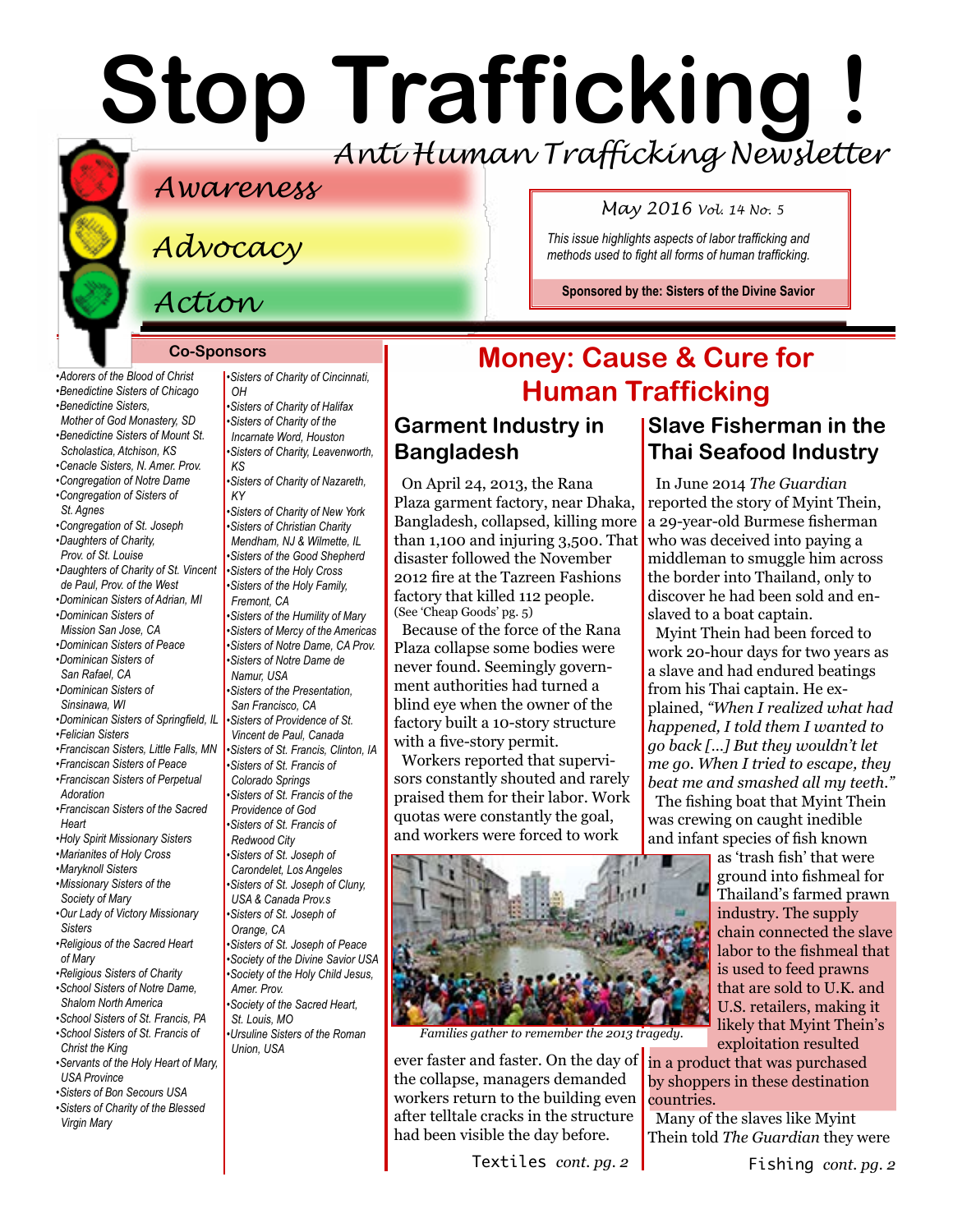# *Anti Human Trafficking Newsletter 14/05*

# *Awareness*

#### **Textiles** *cont. from pg. 1*

2

The garment sector *"has become a key driver of the Bangladesh economy and the nation's development,"* the International Labor Organization (ILO) reported in November 2015.

According to the report, ready-made garment exports *"totaled US\$24.5 billion (2013-14) accounting for over 80% of the nation's export earnings and employing some 4.2 million workers, 80% of whom are women."*

In a few decades Bangladesh's readymade garment industry has become the second-largest in the world, competing with China, India and Vietnam.

Because this industry is so vital to Bangladesh development, it is predicted that this rural country will transform into a predominantly urban country by 2047, the garment industry being a substantial player in that development. Today Dhaka has more than 15 million inhabitants with a density of 112,700 people per square mile.

Some believe that with cooperation among NGOs, government authorities, factory owners and retail clothing buyers, incremental reforms will benefit workers. The ILO reported in April 2015 that widespread inspections of export-oriented garment factories, revisions of labor laws, new safety and health measures, better inspection methods, mandatory fire alarm inspections and fire drills, and greater ease in forming trade unions have made factories safer. By October 2015 the ILO verified that 3,496 of 3,508 factories were inspected.

Even those who were rescued or had lost loved ones in the disaster still attest to the need to have the garment industry save Bangladesh. ([http://ncronline.org/news/global/bangladesh](http://ncronline.org/news/global/bangladesh-counts-human-cost-garment-industry)[counts-human-cost-garment-industry](http://ncronline.org/news/global/bangladesh-counts-human-cost-garment-industry))

#### **Fishing** *cont. from pg. 1*

being fed only one plate of rice a day, and that those too ill to work were sometimes thrown overboard.

Many of these fishing ships stay out at sea for years at a time and trade slaves from one boat to another. The fishing industry supply chains link these slaves to many international supermarket chains. (FTSE Report, pg. 28) ([http://www.stopthetraffik.org/uk/page/new](http://www.stopthetraffik.org/uk/page/new-report-forced-labour-human-trafficking-and-the-ftse-100-)[report-forced-labour-human-trafficking-and](http://www.stopthetraffik.org/uk/page/new-report-forced-labour-human-trafficking-and-the-ftse-100-)[the-ftse-100-](http://www.stopthetraffik.org/uk/page/new-report-forced-labour-human-trafficking-and-the-ftse-100-))

The Associated Press won a Pulitzer Prize for its stories on enslaved fishermen in Asia. See: [http://www.msn.com/](http://www.msn.com/en-us/news/us/ap-wins-pulitzer-for-stories-on-enslaved-fishermen-in-asia/ar-BBrTZho) [en-us/news/us/ap-wins-pulitzer-for-stories-on](http://www.msn.com/en-us/news/us/ap-wins-pulitzer-for-stories-on-enslaved-fishermen-in-asia/ar-BBrTZho)[enslaved-fishermen-in-asia/ar-BBrTZho](http://www.msn.com/en-us/news/us/ap-wins-pulitzer-for-stories-on-enslaved-fishermen-in-asia/ar-BBrTZho)

### **Take Action on Behalf of Fishermen at Sea**

For information, go to: [http://www.usccb.org/about/anti-trafficking](http://www.usccb.org/about/anti-trafficking-program/coalition-of-catholic-organizations-against-huma)[program/coalition-of-catholic-organizations](http://www.usccb.org/about/anti-trafficking-program/coalition-of-catholic-organizations-against-huma)[against-human-trafficking.cfm](http://www.usccb.org/about/anti-trafficking-program/coalition-of-catholic-organizations-against-huma)

### **Forced Labor and the World Bank**

Elena Urlaeva was drugged, beaten and detained by police when she dared to document state-sponsored slavery in the cotton fields of Uzbekistan.

In Uzbekistan, the whole country suffers because of the government's dependence on revenue from the cotton harvest. The government operates the world's largest state-run system of forced labor where activists like Elena are brutally repressed, pensioners are being forced to pick cotton or submit



50% of their pension, and education and health care are put off for two months every year due to the mass mobilization of teachers and doctors into the fields.

Worse yet there are international actors helping Uzbekistan keep its dirty secret, including the World Bank. The World Bank is an international institution that provides loans for developing countries. They have funded projects totaling \$500 million in Uzbekistan that are documented to be using forced labor.

The World Bank has signed a contract agreeing to suspend loans if evidence of further forced labor is uncovered.

In March 2016 *Walk Free,* alongside the *Cotton Campaign,* the *International Labor Rights Forum,* and *Anti-Slavery International*, held a rally outside the World Bank Headquarters in Washington D.C. and handed in 136,109 signatures to World Bank officials. Although the World Bank formally condemned the use of forced labor upon receipt of the petition, it has yet to suspend its loans to Uzbekistan. However, this campaign was a crucial first step in the process and has helped get one step closer. Continue to stand up for the rights of the Uzbek people. (<https://www.walkfree.org/uzbek-slavery/>)

#### **Areas of Labor Trafficking**

According to Europol, apart from the "invisible" sector such as domestic work and entertainment, the typical areas where victims of trafficking can be found are:

- agriculture,
- service sector,
- HORECA sector (hotel/restaurant/cafés),
- construction industry,
- textile enterprises,
- retail,
- manufacturing sector,
- logging,
- mining,
- fishing.

(Financial Action Task Force Report, pg. 14)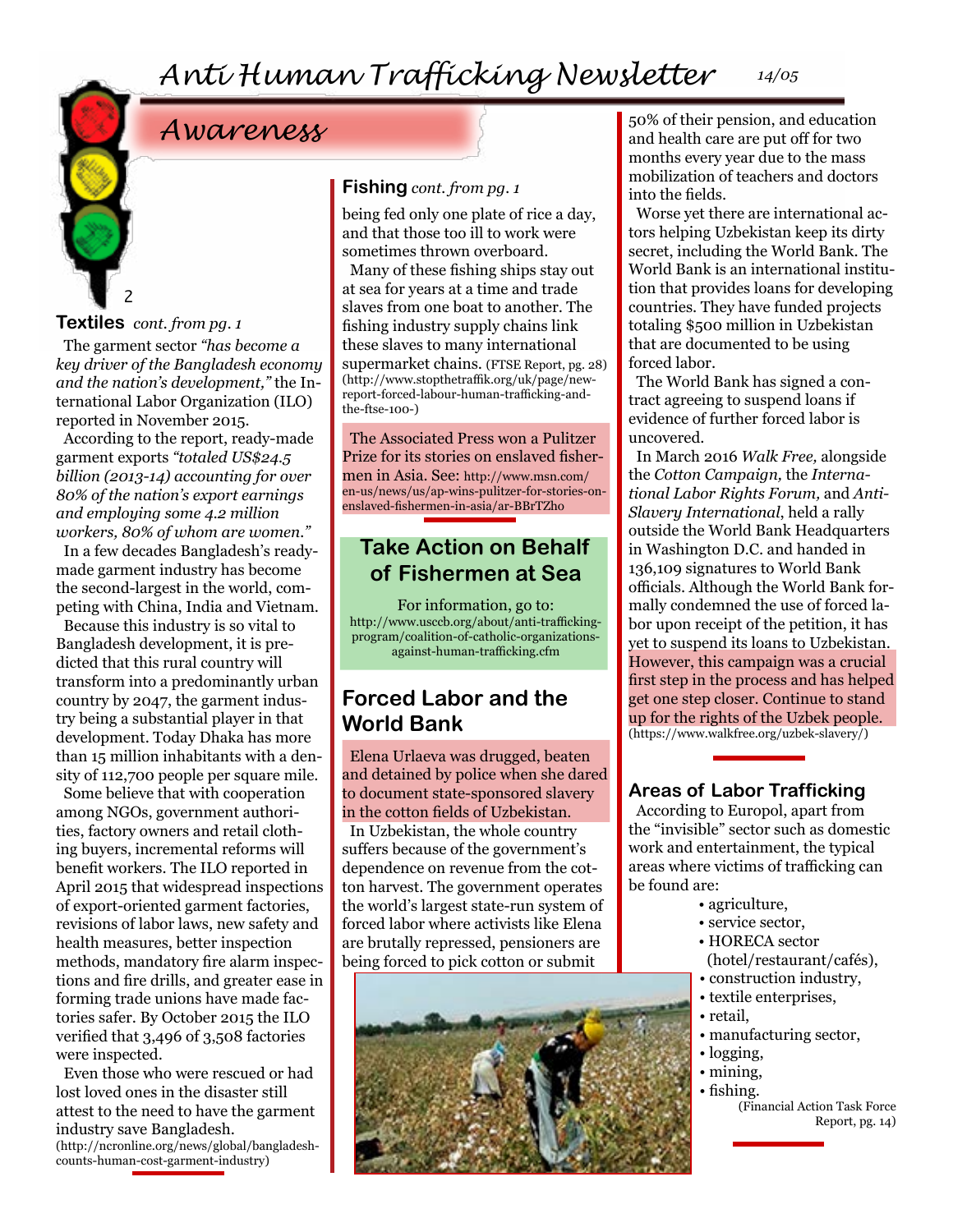# *Awareness*

### **Red Flags for Financial Institutions**

3

The Association of Certified Financial Crime Specialists put out a list of red flags on transactions that could point to human trafficking. These include:

- Common contact details used to open multiple accounts in different names.
- Frequent money transfers to "risk" countries, used as a flow-through account.
- Money rapidly withdrawn from account when account balance increases.
- Unusual withdrawals, wire transfers, and deposits that appear inconsistent with the account profile.
- Small amounts sent to different recipients, who are seemingly unconnected.
- Foreign customers making the same frequent transfers to the same beneficiary.
- Money Services Businesses use by migrant workers accompanied by another party transferring funds, usually salaries, to another country.
- Inconsistent documents.
- Opening accounts in the name of an unqualified minor.
- An address used by others in the same business.
- Relations with persons with a known criminal history.
- Phone numbers traceable through open source investigation to hits on personal Internet ads.
- One recipient of transfers from multiple senders, especially when the customer has no fixed address.
- The sender of large and frequent cash transfers has no documented employment in that country and no seeming

relation to the person to whom they are sending the funds.

- The customer is a company with unclear beneficial ownership and no real business activity but is moving large sums of money.
- Payment of airfare, transportation services, hotel rooms for various women.
- Cash deposits just under the threshold deposited to various branches within an area.
- Credit card payments to online escort services for advertising.
	- ([http://www.acfcs.org/wp-content/uploads/](http://www.acfcs.org/wp-content/uploads/2014/04/human-trafficking-red-flags.pdf)) [2014/04/human-trafficking-red-flags.pdf\)](http://www.acfcs.org/wp-content/uploads/2014/04/human-trafficking-red-flags.pdf))

### **'Forced Labor, Human Trafficking and the FTSE 100'**

The *'Modern Slavery Act'* in the U.K. addressed the risk of human trafficking and forced labor being associated with companies and explicitly requires management to disclose the actions they take to mitigate these crimes within the supply chains of their companies.

A 2015 Report entitled, *'Forced Labor, Human Trafficking and the FTSE 100,'* used a series of illustrative examples to examine risks for FTSE 100 companies and their investors, as well as show how they can play a significant role in confronting trafficking, both in the U.K. and globally.

The *Financial Times Stock Exchange*  (FTSE) is a share index of the 100 companies listed on the London Stock Exchange with the highest market capitalization. It is therefore a gauge of prosperity for businesses regulated by U.K. company law. With a combined value of £1,700 billion, FTSE 100 companies represent approximately 80% of the market cap of all listed U.K. companies. Further, unit trusts, insurance companies, financial institutions

and pension funds collectively hold close to  $30\%$  (£500 billion) of the assets of FTSE 100 companies. It is clear that they too have a vital role to play. Forced labor and human trafficking can occur in business operations in a variety of ways:

- *Directly* by employing a trafficked or exploited person within the business or through a subcontractor or recruitment agency;
- *Indirectly* through illegal subcontracting within supply chains or through use of products or materials, which have been produced by people under conditions of forced labor;
- *By association*  where trafficking occurs within the local area as the result of a company's operations, or as a secondary consequence of a company's actions.

Some companies have begun to address these risks by identifying and acknowledging them in their corporate disclosure, collaborating with various stakeholders to deal with the issues in a holistic way, and by supporting initiatives that deal with root causes and address situations that arise.

The Report examined the exposure of FTSE 100 companies from two different angles, to compare and contrast responses. First, it selected a subset of companies based on the inherent and systemic risks of modern slavery, which exist within their industry, in order to examine how companies within a discrete sector are responding to essentially the same risk. *Apparel*  and *travel & leisure* are two such distinct industries within the FTSE 100. Second, it studied company responses to risks posed by exposure to a significantly prominent commodity across the value chain - namely *gold*  and *seafood* - incorporating different companies in different sectors.

- *Textiles and Apparel:* 8 companies, £78billion market cap, 4.6% of the FTSE 100;
- *Seafood:* 4 companies, £31billion market cap, 1.8% of the FTSE 100;
- *Gold:* 13 companies, £343billion market cap, 20.3% of the FTSE 100;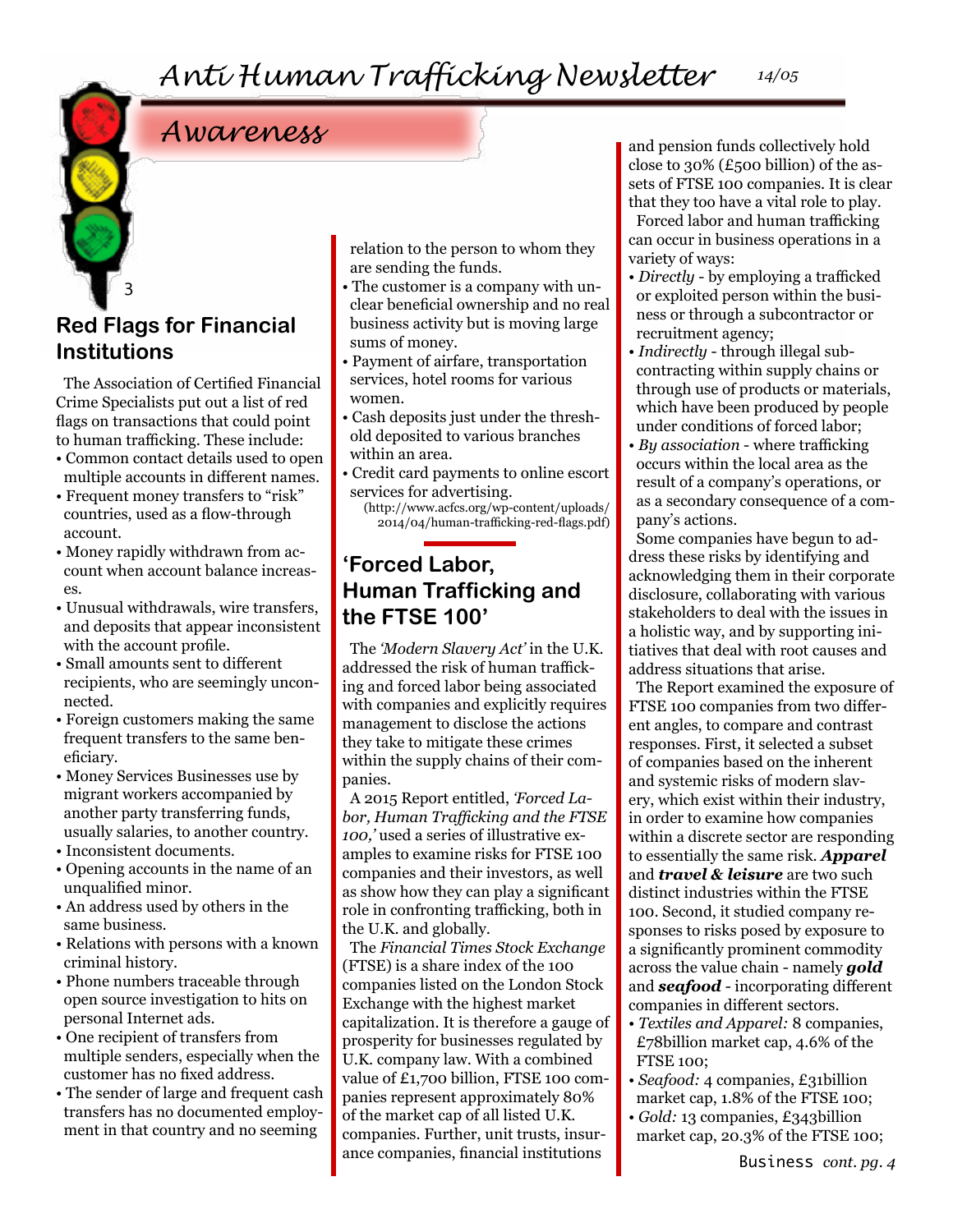# *Awareness*

#### **Business** *cont. from pg. 3*

4

• *Travel and Leisure:* 8 companies, £83billion market cap, 4.9% of the FTSE 100.13 (Total coverage is approximately 30% of the FTSE 100.)

*Good Reporting and Disclosure*  It was clear that no industry or sector stood out as a 'best practice' leader, and the efforts of individual companies varied greatly. A small number of companies demonstrated close attention to human rights issues in their supply chains as part of their overall business practices. These companies included information such as:

- A clear statement acknowledging how the company's supply chain and operations may be affected by forced labor and human trafficking;
- Evidence of Board accountability and a company-wide approach: the use of *Key Performance Indicators* (KPIs), actions and policies designed to mitigate or remedy transgressions, e.g. thorough codes of conduct, auditing practice, training for staff and worker grievance procedures;
- Evidence of collaboration with other stakeholders who are well-placed to deal with human rights issues and can inform and support companies committed to dealing effectively with the problems;
- Additional voluntary disclosure that evidences a pro-active approach to tackling risks.

#### *Poor Reporting and Disclosure*

- • *Lack of information:* Some companies made no mention of either forced labor or human trafficking as a potential risk nor detailed any actions or measures that would deal with it;
- *Reliance on inadequate policies and processes in reporting:* Many of the companies mention human rights

policies and their compliance with these policies, but often only in terms of equal opportunity or freedom of association. There was little disclosure or evaluation of human rights risks in their supply chains;

• *Selective reporting:* Examples of businesses reporting on one aspect of their supply chain, while remaining silent on other aspects. For instance a company may have paid close attention to just one out of a number of potentially high-risk commodities used to manufacture its products. Such instances show inconsistency and a lack of overall transparency in reporting, making it difficult to assess the credibility of their disclosure. *Summary Findings*

A detailed analysis of key human trafficking and forced labor risks, potential outcomes, reporting weaknesses and possible actions are included in the main body of the Report.

The weaknesses found in relation to the reporting of human trafficking and forced labor risks included:

- For the *textile industry*, no information was provided on how they implement forced labor prohibition within Codes of Conduct;
- For companies sourcing *seafood* there was minimal disclosure of risks and a comprehensive lack of company information on the issues;
- For companies with *gold* in their supply chain, forced labor was mentioned in company policies, but there was no specific mention of human trafficking risks in policies or in banking sustainability reports;
- For companies in the *travel & leisure* industry, there was no mention of risks that staff may not recognize trafficking operations on company premises nor the potential for third party agencies to exploit migrant workers.

Report findings showed the need for:

- improved sharing of information;
- greater collaboration between stakeholders within sectors; and
- improved disclosure of risk mitigation activities by companies.

Many companies deal with the issue of human trafficking reactively, responding to incidents as they occur. By implementing effective policies and management systems and having a proactive approach to labor exploitation and workers' rights in general, companies will be contributing to supply chain sustainability, mitigating risk and avoiding potential liabilities and reputational damage. Moreover, studies have shown that companies that have 'high sustainability' models reap financial rewards and outperform 'traditional' companies that have little sustainability integrated into their models.

#### *The Role of Investors*

In light of new legislation, which focuses on 'modern slavery', companies are now at risk not only from reduced consumer confidence but also legal challenges, both of which could have significant financial implications.

- Investors can encourage companies to be aware of the growing issue of human trafficking, how it is likely to affect companies, and how to put in place adequate measures that will mitigate risk;
- Investors probing specific mitigation processes that companies have (or do not have) in place can be very effective in determining commitment to anti-trafficking activities and in bringing positive changes to company operations. (Report, pgs. 8-10) ([http://www.stopthetraffik.org/uk/page/new](http://www.stopthetraffik.org/uk/page/new-report-forced-labour-human-trafficking-and-the-ftse-100-)[report-forced-labour-human-trafficking-and](http://www.stopthetraffik.org/uk/page/new-report-forced-labour-human-trafficking-and-the-ftse-100-)[the-ftse-100-](http://www.stopthetraffik.org/uk/page/new-report-forced-labour-human-trafficking-and-the-ftse-100-))

*"Financing is the lifeblood of these trafficking organizations, essential for sustaining themselves globally. If you turn off that spigot, the organization will crumble from the inside."*  Jack Williams, Georgia State Univ. law professor.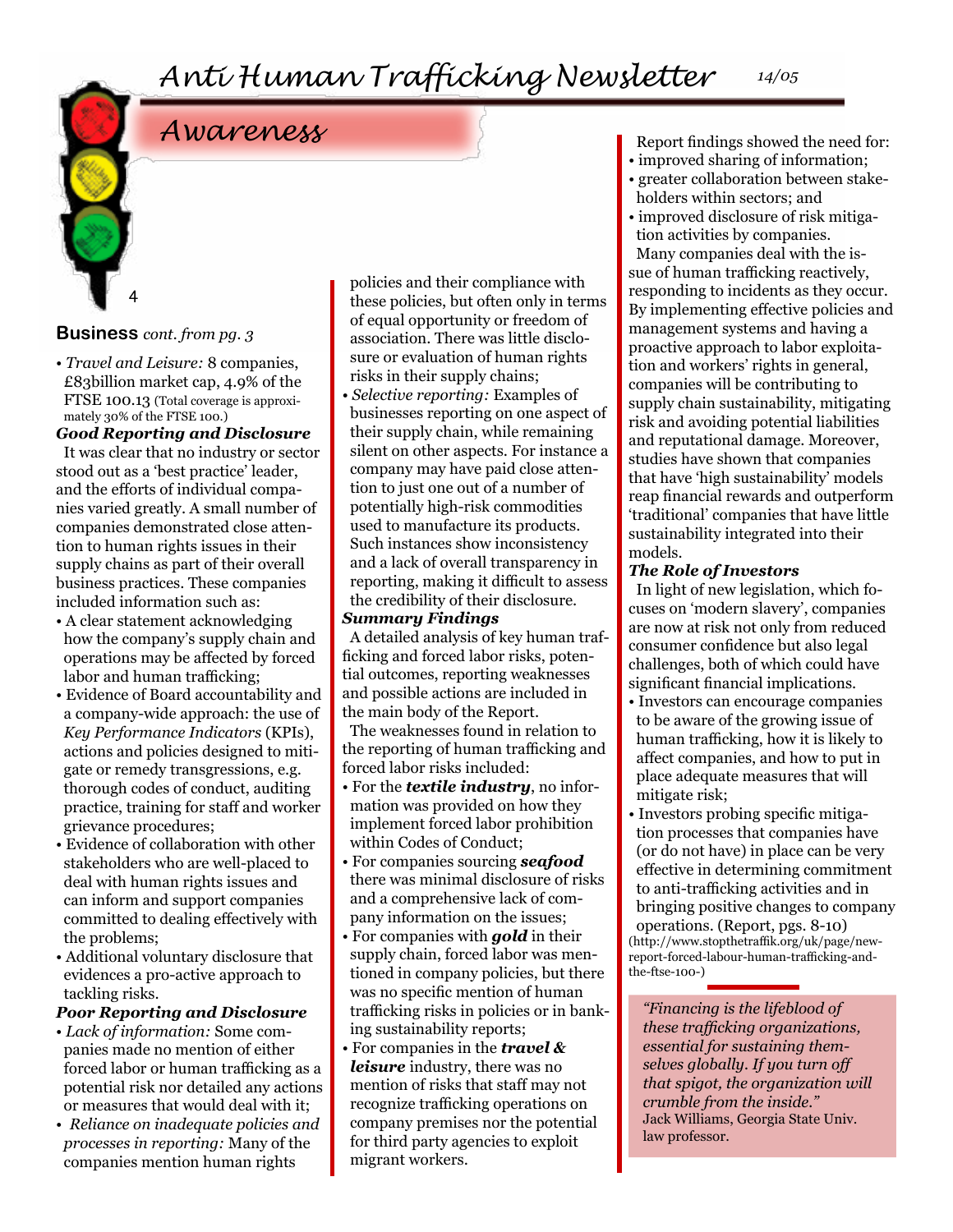

# **Charity Alone Will Not Solve Slavery**

5

Annually more than \$120 million is donated to address slavery, but estimated profit from slavery is \$150 billion a year.

Criminals who profit from slavery are committed to protecting their investments and are constantly innovating. How can we then find effective ways to disrupt these illicit slavery markets?

The marketplace itself can help defeat slavery. Over \$88 trillion is spent every year on the procurement of goods, services, and commodities. Consumer power must play a role. So too must this challenge become a priority at the highest levels of business and government. (http://www.madeinafreeworld.com/slavery/)

*Made In a Free World* has that as its mission, addressing both demand for goods and services and the supply chain that meets the demand, through a three-pronged effort:



**\$120,000,000**



#### *Movement Building:*

- 
- Mass Media Awareness
- Marketplace Demand
- Establish systemic freedom
- Disrupt illicit markets

#### *Business Solutions:*

- Assess supply chain risk
- Corporate engagement
- Engage risky suppliers
- (https://madeinafreeworld.com/mission)

# **The Downside of Cheap**

China Labor Watch's (CLW) report on China's toy industry is a seasonal reminder of how American families' appetite for cheap toys is fed by notso-fun factory jobs, in which workers struggle to sustain their own families on pennies an hour. The advocacy group reports the true price of toys is measured in the everyday suffering of workers in Chinese cities, who might spend all-day shifts contorting their bodies to mold doll heads or inhaling toxic toy paint fumes. For a toy that costs \$30 on Amazon a factory worker, toiling nonstop and sacrific

ing health, may earn only 1/2000 the value of the toy she produces. Another area where consumer awareness is a key blind spot is the fashion sector. The *International Labor Rights Forum* (ILRF) is campaigning on the third anniversary of the Tazreen factory fire, which killed more than 100 garment workers in a Bangladesh "death trap" plant linked to Walmart and other Western brands. Public pressure has already spurred imagepolishing corporate social responsibility campaigns, with brands funneling aid to the victims and recently establishing a new charity, the Tazreen Trust Fund, to issue payouts to workers' families. So far, Walmart has donated \$250,000, equivalent to a sliver of 1% of Walmart's profits in 2015.

But the real debt owed by Walmart stems from the impunity with which the company has managed to evade liability. Walmart claimed the factory was not an "authorized" supplier, shifting the blame to shady subcontractors lower on the production chain. Walmart stated that it was committed to helping its suppliers make factories safer for all and preventing tragedies like Tazreen. But advocates nonetheless condemn Walmart for failing to protect safety for all workers in its manufacturing network.

*"Had Walmart put into place fire safety renovations after its inspections to remediate the high risk violations that it uncovered, it could have saved 112 lives,"* said an ILRF spokesperson. *"Instead, they took no meaningful action to protect workers…and then distanced itself as much as it could after the horrific fire."* 

Transnational supply chains trade on the political and social distance between the Global North and South to extract maximum profits. But the global economic forces girding Walmart's commercial empire also help globalize messages of economic injustice and social unrest. American consumers must leverage their purchasing power. Smart, ethical shoppers will link Western brands to the exploitation underwriting those cheap prices. ([http://www.thenation.com/article/](http://www.thenation.com/article/the-other-side-of-black-friday-price-tags) [the-other-side-of-black-friday-price-tags/](http://www.thenation.com/article/the-other-side-of-black-friday-price-tags))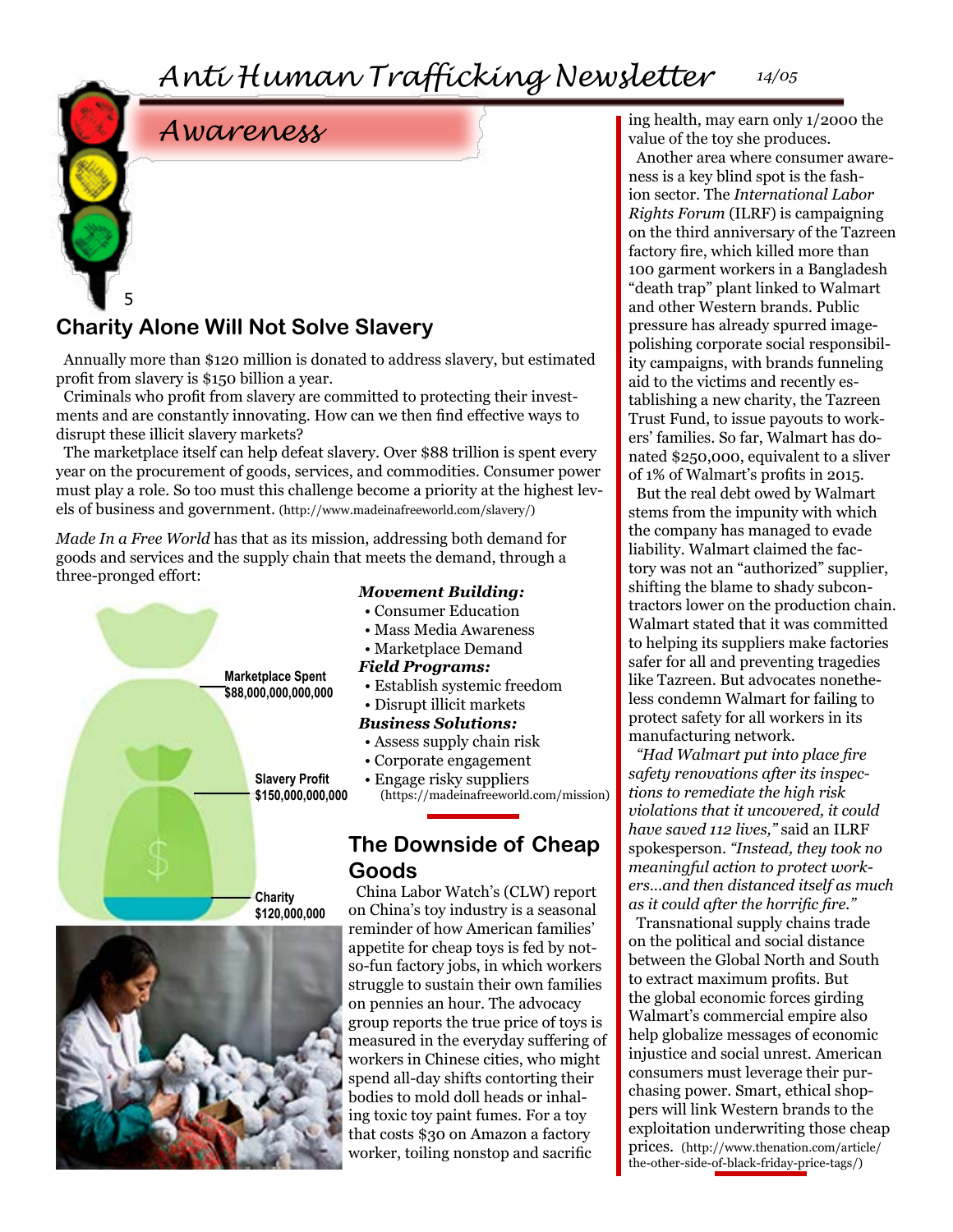# *Anti Human Trafficking Newsletter 14/05*



# *Advocacy*

### **Financial Tools to Help Trace Human Traffickers**

Human trafficking is a highly lucrative, low risk crime that involves vast sums of money moving through the financial system. By tracking that money movement financial institutions can help curtail traffickers. It seems however that most of the financial services community is so focused on stopping other financial crimes, such as tax evasion, fraud, bribery, drug trafficking, etc., that looking for funds related to human trafficking falls to the bottom of a very long list of activities and transactions they monitor.

With nearly \$40 billion dollars related to human trafficking currently moving through global financial systems annually, it is time for financial institutions to act and begin addressing the best ways to track these funds. The good news is that anti-money laundering (AML) technology and tools available today can also enable financial organizations to root out these traffickers.

How do AML tools work to uncover criminals? With Suspicious Activity Monitoring (SAM) and Customer Due Diligence (CDD) software, various rules and analytics enable banking financial investigators to begin monitoring and reporting on accounts that might potentially be connected to human trafficking or smuggling within their bank.

NICE Actimize's anti-money laundering technology addresses a vast majority of typologies and red flags that can often create a trail leading to a trafficked individual's location.

NICE Actimize is investing significant resources to build new and better analytics and rules that will help enable quicker and easier identification of activity related to human trafficking and smuggling. ([http://www.niceactimize.com/blog/Fight-](http://www.niceactimize.com/blog/Fight-Human-Trafficking-Now--With-AML-Technology--483)[Human-Trafficking-Now--With-AML-Technology--483](http://www.niceactimize.com/blog/Fight-Human-Trafficking-Now--With-AML-Technology--483))

### **Financial Forensics Reveal Human Trafficking**

A detailed investigation of common human trafficking-related financial transactions can be found in a manual entitled, *'Suspicious Financial Activity and Human Trafficking,'* created by the NGO *'Finance Against Trafficking.'* FAT acts to support companies in ethical compliance with a focus on the elimination of modern slavery within their business and supply chains. FAT does this by:

- Offering consultancy and raising awareness of trafficking and forced labor within businesses and supply chains
- Targeting companies at board level to provide strategic direction on policies and management systems which incorporate anti-trafficking and anti-exploitation into their business models in an effective sustainable way
- Providing in-depth training workshops to front line staff to identify the signs of trafficking in supply chain and operations
- Providing the latest information of legal frameworks and current Corporate Social Responsibility initiatives relevant to the elimination of modern slavery within business. (http://www.financeagainsttrafficking.org/)



#### **Samples of studies related to money laundering investigations:**

*Top:* 'Forced Labour, Human Trafficking and the FTSE 100' *Middle:* 'Money Laundering Risks Arising from Trafficking in Human Beings and Smuggling of Migrants' *Bottom:* 'Suspicous Financial Activity and Human Trafficking' (See pg. 8 for source information.)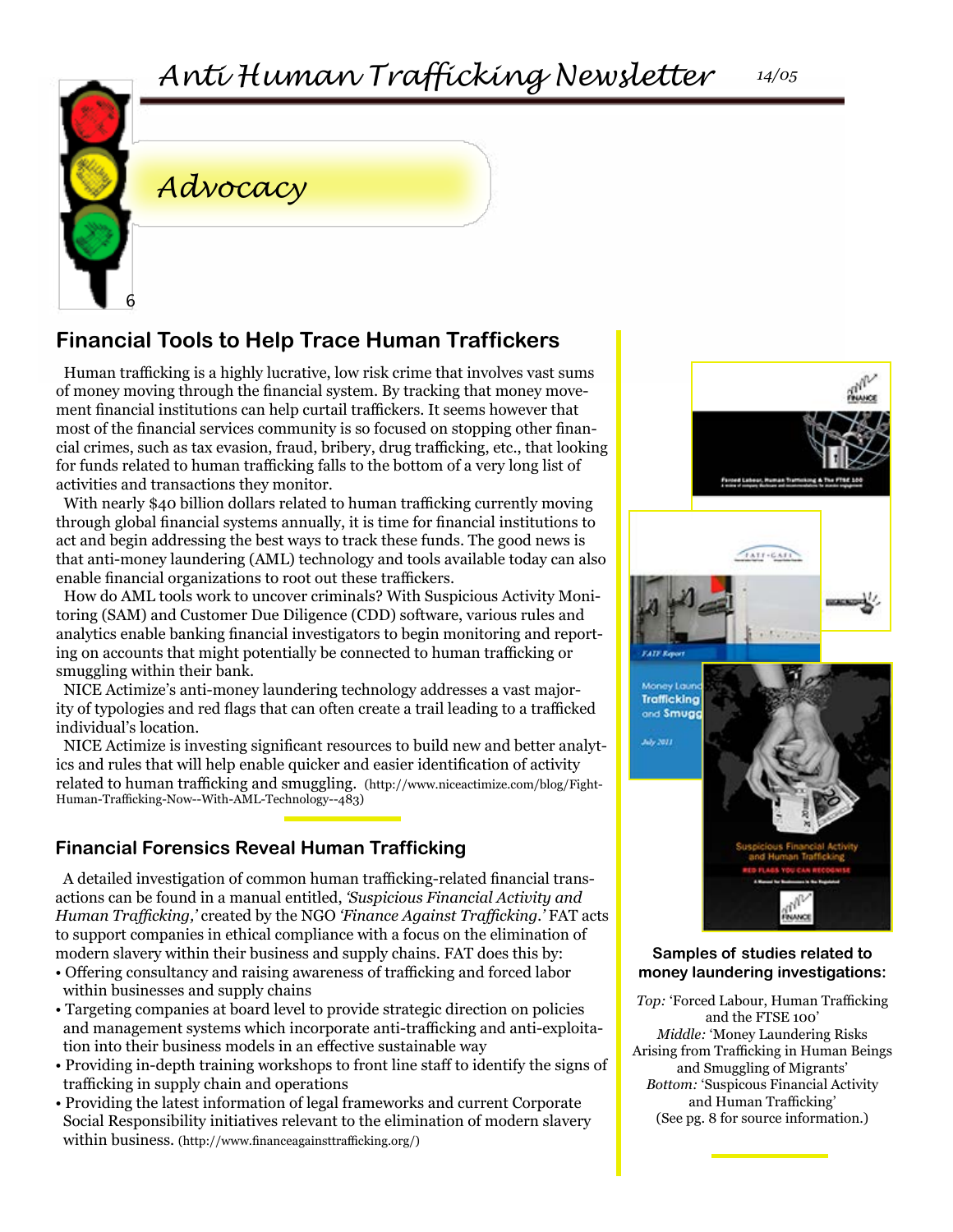*Anti Human Trafficking Newsletter 14/05*



# *Advocacy*

### **Alternative Approach to Counter Trafficking**

In the US, human trafficking is a "specified unlawful activity" under the nation's primary money laundering law (US Code Title 18 Section 1956). Transactions conducted with proceeds earned from trafficking humans, or used to further trafficking operations, can therefore be prosecuted as money laundering offenses.

U.S. institutions, as well as those in the U.K. and many other nations, already report suspected illicit activity connected to human trafficking under existing anti-money laundering regulatory regimes.

Only in recent years, however, has trafficking received attention as a financial crime and compliance issue. Professionals in the financial industry and advocates for human trafficking victims are taking up the cause in an emerging movement to attack the crime through its money trail.

### **Monitoring Supply Chains: Action Mandate**

Trafficking is deemed the most terrible act that humans commit against each other for commercial profit. Businesses can help in the fight against trafficking through transparency of their practices.

The *Business Supply Chain Transparency on Trafficking and Slavery Act of 2015* creates legislation that would: (1) provide consumers with information on products that are free of child labor, forced labor, slavery, and human trafficking; and (2) assist businesses and consumers avoid, by means

of publicly available disclosures, inadvertently promoting or sanctioning these crimes through production and purchase of raw materials, goods, and finished products that have been tainted in the supply chains.

The bill amends the Securities Exchange Act of 1934 to direct the Securities and Exchange Commission (SEC) to promulgate regulations requiring companies that have annual worldwide global receipts in excess of \$100 million to include in their mandatory annual reports a disclosure of whether they have taken any measures during the year to identify and address conditions of forced labor, slavery, human trafficking, and the worst forms of child labor within their supply chains.

The regulations mandate that the required information be disclosed on the company's Internet website through a conspicuous and easily understandable link to the relevant information labeled "Global Supply Chain Transparency."

The SEC must also make available to the public in a searchable format on its website: (1) a list of companies required to disclose such information, and (2) a compilation of the information disclosed.

Similar bills are active in both houses of the U. S. Congress (HR 3226 - introduced by C. B. Maloney [D-NY] and C. Smith [R-NJ] and cosponsored by 12 other U.S. Representatives & S 1968 introduced by R. Blumenthal [D-CT] with three cosponsors).

*See important actions on pg. 8.*

*"Good business and good profits must never be at the cost of the sale and exploitation of a human being."*  (http://www.financeagainsttrafficking.org/)

### **Benefits of Addressing Forced Labor in Supply Chains**

There are a number of beneficial outcomes for businesses that commit to confronting human trafficking and forced labor risks within their sphere of operations, which include:

- 1. *Reputation and brand value:* Action against trafficking and forced labor can enhance brand value and company reputation amongst key stakeholders: customers, investors, partners, suppliers and employees;
- 2. *Strong investor relations:* Responsible investors will be more supportive if a company is seen to be taking a clear stance on pertinent human rights issues such as human trafficking;
- 3. *Compliance with emerging regulations and obligations:* Companies will be upholding their responsibilities in line with the Modern Slavery Act (MSA) and responsibilities such as those set out within the United Nations Guiding Principles (UNGPs), mitigating possible legal and reputational risks in the future;
- 4. *Engagement with communities can yield great benefits:* Lack of business engagement with communities affected by a company's operations can come at a cost. Dealing with human trafficking and forced labor means working with multiple stakeholders including the community in a way that creates a 'preferred-employer' status. Greater trust creates stability, which is a long term investment;
- 5. *Strengthening the company's organization:* Creating a stable, skilled and motivated work-force (as well as supplier base) by addressing human trafficking and labor issues ensures sustainability through strong human capital;
- 6. *Supply chain resilience:* Disruption in the supply chain can delay production or delivery of products, which can derail sales and deflate profit. The company that expertly manages risks in the supply chain will avoid some disruptions all together and can bounce back quickly from others that are inevitable.